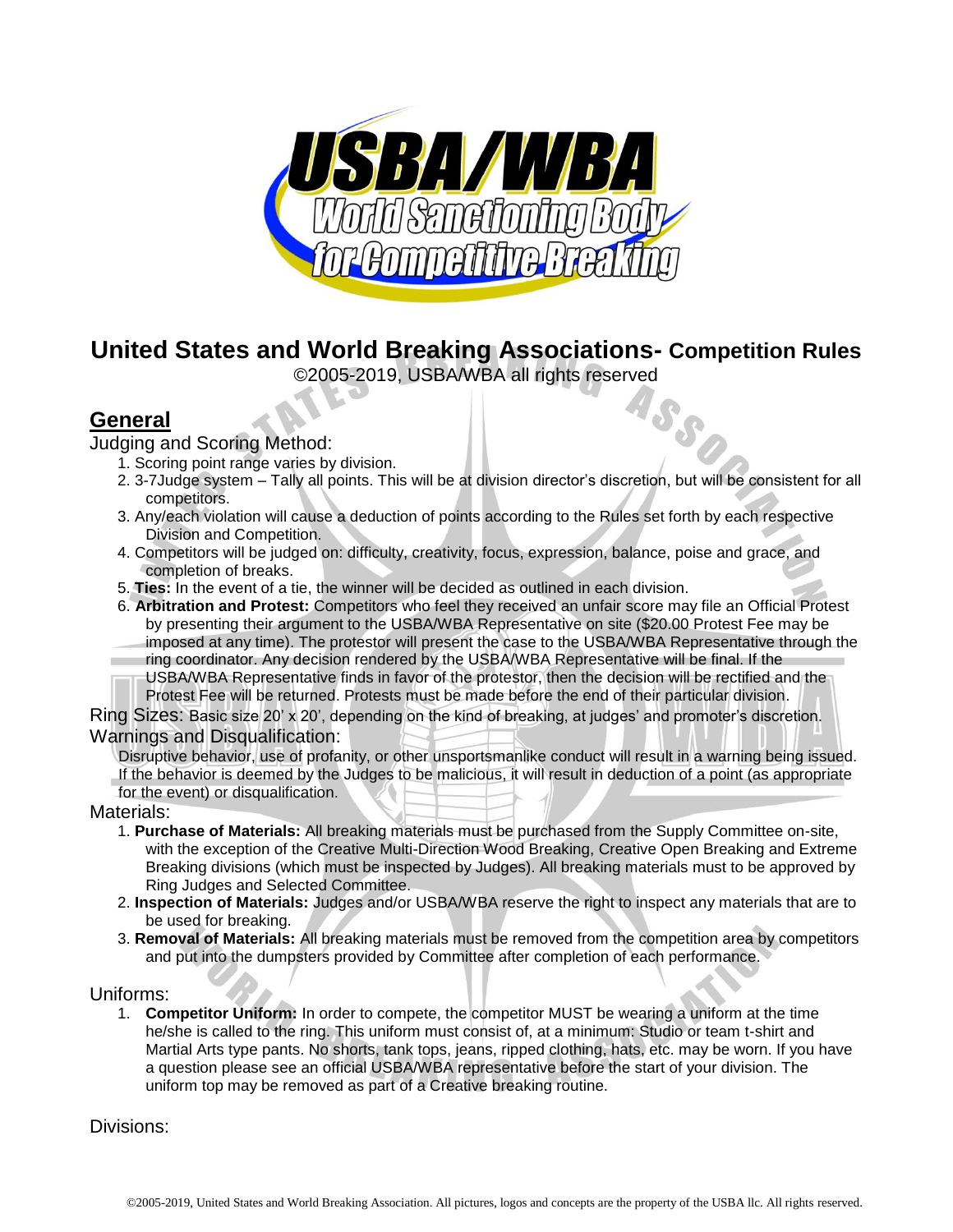- 1. **Weight Divisions**: Where specified, weight divisions will be as follows: Men- Light Weight 199.9 and under, Heavy Weight - 200 and over; Women- Light Weight- 160.9 and under, Heavy Weight - 161 and over. Weigh-in will take place at the registration area as registration is done or at the rings. The competitor's weight will be written on his/her competition ticket.
- 2. **Divisions with Fewer than 5 Competitors** may be combined with the next closest division at the discretion of the Judges.
- 3. **Rank Breakdown:**

Beginner: 1-12 months of training; white, yellow, orange;  $10^{th}$ ,  $9^{th}$ ,  $8^{th}$  belt level. Intermediate: 12-24 months; It. blue, green, purple;  $7<sup>th</sup>$ ,  $6<sup>th</sup>$ ,  $5<sup>th</sup>$  belt level. Advanced: 24-48 months; brown, red, navy, stripe belts;  $4^{\text{th}}$ ,  $3^{\text{rd}}$ ,  $2^{\text{nd}}$ ,  $1^{\text{st}}$  belt level. Black Belt: All Black Belts regardless of training period or rank.

- 4. **Entries:** Competitors may enter as many divisions as they wish (it is the competitor's responsibility to enter all competitions when called).
- 5. **Divisions with Cash Prizes:** Cash prizes will be awarded at the promoter's discretion. At most events you must be a USBA/WBA member to be eligible for cash awards.

#### Time Limits:

- 1. **IMPORTANT**: In order to keep the breaking divisions running smoothly, competitors will be required to adhere to the time limits outlined. This is very important, and deductions will be enforced. It would be to the competitor's benefit to practice set-ups, breaks, and clean-ups before the day of the event.
- 2. **Competitor Readiness**: A competitor must be ready to compete, as determined by the judges, as soon as that competitor's name is called in the ring.

Safety: The safety of the competitor and the audience comes first, NO EXCEPTIONS! The safety of the competitor is very important and we request that the instructor of the competitor approve all breaks. If the break is deemed to be unsafe by the Judges or the USBA/WBA Representative on site, we reserve the right to restrict the break. No material may leave the ring as a result of breaking unless planned for beforehand, to ensure that no other competitor, spectator, or Judge will be struck or put in danger by material as a result of a break. If this occurs, the Judges have the right to disqualify the competitor if they feel that the safety of others was compromised. Also, the break cannot cause damage to the facility or surrounding fixtures.

### First Time Breakers Division

- 1. **This division is specifically for individuals who have never competed at a USBA/WBA sanctioned breaking competition before.** Competitors entered in this division may not compete in any other division. The purpose of this division is to introduce new competitors to USBA/WBA breaking.
- 2. **Materials:** Wood boards only. 3 boards included in division registration. Competitor may purchase additional boards per materials ordering.
- 3. **Stands:** Stands will be provided.
- 4. **Techniques:** All techniques are allowed. Competitor may use any strike to break.
- 5. **Competitor Grouping:** Competitors will be grouped at the discretion of the ring coordinator. Grouping can be by age, rank, gender, or size depending on the number of competitors registered.
- 6. **Stations: 3 Stations Max.-** The competitor may set up 3 stations. Each break will be considered one station. A station may be free standing, set on stands, or held by assistants. Competitor will be responsible for all materials required to set up their stations. Competitors will also be required to ensure the safety of fellow competitors and spectators as outlined in "General: Safety" above.
- 7. **Time Limits:** Competitors will be expected to set-up, break, and clean-up in a timely fashion. A maximum of **3 minutes** to set-up, break, and clean up the area may or may not be used depending on a number of factors. All competitors will be held to the same standard, whether timed or not. Time is cumulative, determined as follows: time starts when competitor starts set-up, time stops when competitor completes set-up, time starts again upon the attempt of the first break, time stops when the ring is cleared as determined by the ring coordinator.
- 8. **Judging:** Competitor will be judged on difficulty, creativity, focus, and completion of breaks.
- 9. **Ties:** In the event of a tie, the winner will be decided by the exclusion of low and/or high scores or a show of hands—at the Judges' discretion.

# Creative Multi-Direction Wood Breaking

1. **Materials:** Wood boards only. Competitor may purchase boards on-site or provide their own.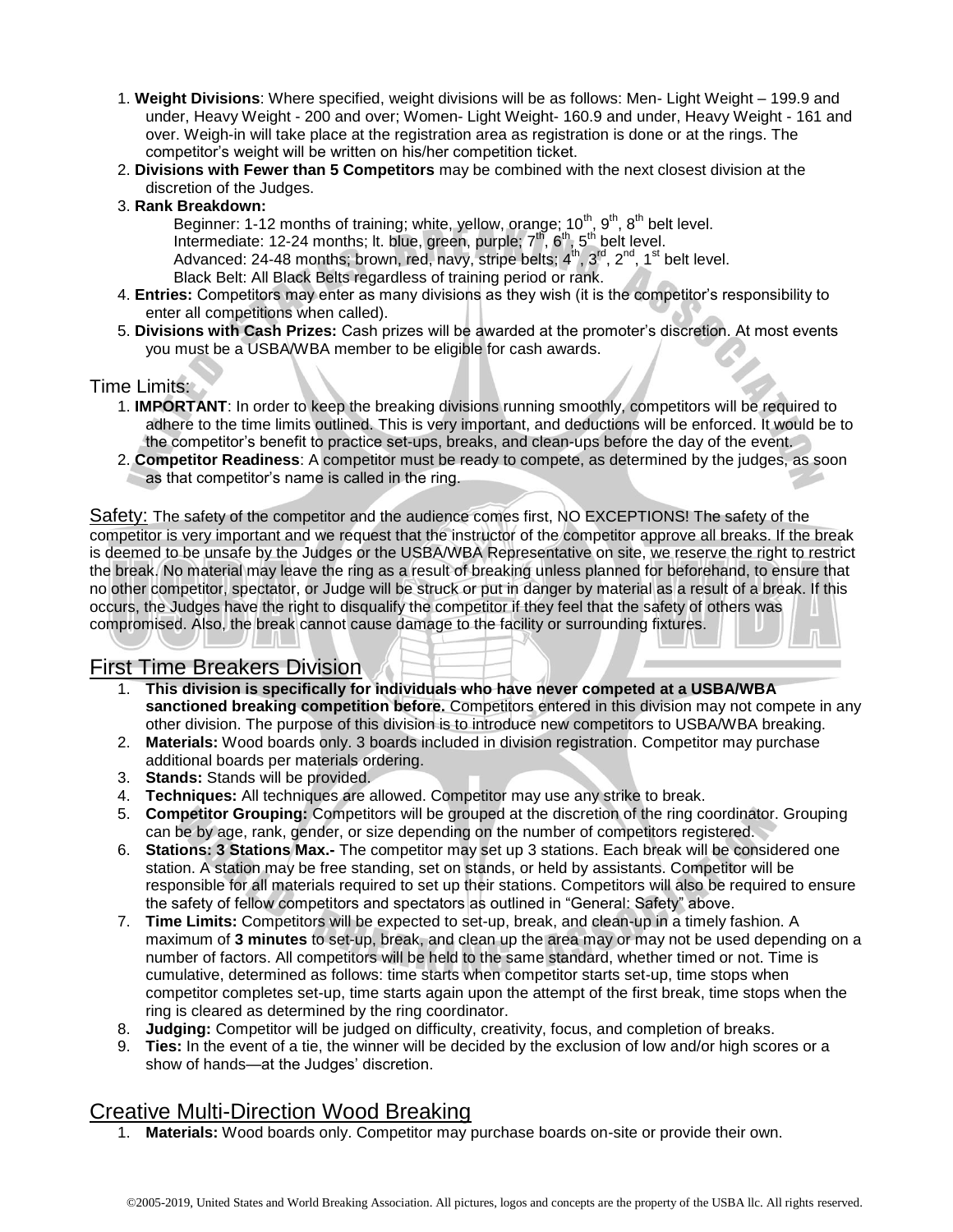- 2. **Props:** Props and "prop stations" may be used. Competitor will be allowed a maximum of 3 prop stations that will not be included in their routine for scoring purposes. Competitor must communicate prop stations to the ring coordinator and judges before the start of their routine.
- 3. **Techniques:** All techniques are allowed. Competitor may use any strike to break.
- 4. **Breaking Stations: Tiny Tott & Beginner and Intermediate Competitors- 4 Stations Max., Advanced and Black Belt Competitors- 8 Station Max.** The competitor may set up the maximum number of breaking stations for his/her specific rank. Each break will be considered one station. Simultaneous breaks will be considered one station. If competitor leaves the ground all breaks executed before he/she returns to the ground will be considered one station. A station may be free standing, set on stands, or held by assistants. Competitor will be responsible for all materials required to set up their stations. Competitors will also be required to ensure the safety of fellow competitors and spectators as outlined in "General: Safety" above.
- 5. **Time Limits:** Competitor will have a maximum of **3 minutes** to set-up, break, and clean up the area. A deduction of 3 points will be taken off the competitor's final score for every 15 seconds over the allotted time. Deductions will begin after the 3-minute mark. Time is cumulative, determined as follows: time starts when competitor starts set-up, time stops when competitor completes set-up, time starts again upon the attempt of the first break, time stops when the ring is cleared as determined by the ring coordinator.
- 6. **Judging:** Competitor will be judged on difficulty, creativity, focus, and completion of breaks.
- 7. **Ties:** In the event of a tie, the winner will be decided by the exclusion of low and/or high scores, a 1 station break-off, or a show of hands—at the Judges' discretion.

# Creative Multi-Directional Team Breaking

- 1. **Team Members**: teams must consist of 2 competitors. Neither age nor rank needs to be in the same category
- 2. **Materials:** Wood boards only. Team may purchase boards on-site or provide their own.
- 3. **Techniques:** All techniques are allowed. Competitors may use any strike to break.
- 4. **Breaking Stations: 8 Station Max.** Regardless of rank. The competitors may set up the maximum number of breaking stations. Each break will be considered one station. Simultaneous breaks will be considered one station. If competitor leaves the ground all breaks executed before he/she returns to the ground will be considered one station. Both competitors must break, but there is no requirement as to how many breaks each competitor must perform, only that the combined total of breaks stations is 8 or less. A station may be free standing, set on stands, or held by assistants. Competitors will be responsible for all materials required to set up their stations. Competitors will also be required to ensure the safety of fellow competitors and spectators as outlined in "General: Safety" above.
- 5. **Time Limits:** The team will have a maximum of **3 minutes** to set-up, break, and clean up the area. A deduction of 3 points will be taken off the team's final score for every 15 seconds over the allotted time. Deductions will begin after the 3-minute mark. Time is cumulative, determined as follows: time starts when the team starts set-up, time stops when the team completes set-up, time starts again upon the attempt of the first break, time stops when the ring is cleared as determined by the ring coordinator.
- 6. **Judging:** Teams will be judged on difficulty, creativity, focus, and completion of breaks.
- 7. **Ties:** In the event of a tie, the winning team will be decided by the exclusion of low and/or high scores, a 1-station break-off, or a show of hands—at the Judges' discretion.
- 8. **Ratings Points:** there are NO points awarded towards the World or Regional Ratings for this event.

# Creative Open Breaking - Any Materials, No Fire or Glass Breaks

- 1. **Materials:** Any materials can be used except fire and glass breaks. Examples of materials are cement blocks, wood boards, concrete, wood poles, bricks, metal, etc. Creativity of materials used, props, and techniques will increase a competitor's score. Music is allowed, but competitor will be responsible for music.
- 2. **Props:** Props and "prop stations" may be used. Competitor will be allowed a maximum of 3 prop stations that will not be included in their routine for scoring purposes. Competitor must communicate prop stations to the ring coordinator and judges before the start of their routine. Glass may be used as a prop, such as a bed of glass, as long as it is contained and not broken on site.
- 3. **Techniques:** All techniques are allowed. Competitor may use any strike to break.
- 4. **Breaking Stations:** The competitor may set up a maximum of 10 stations. Each break will be considered one station. Simultaneous breaks will be considered one station. If competitor leaves the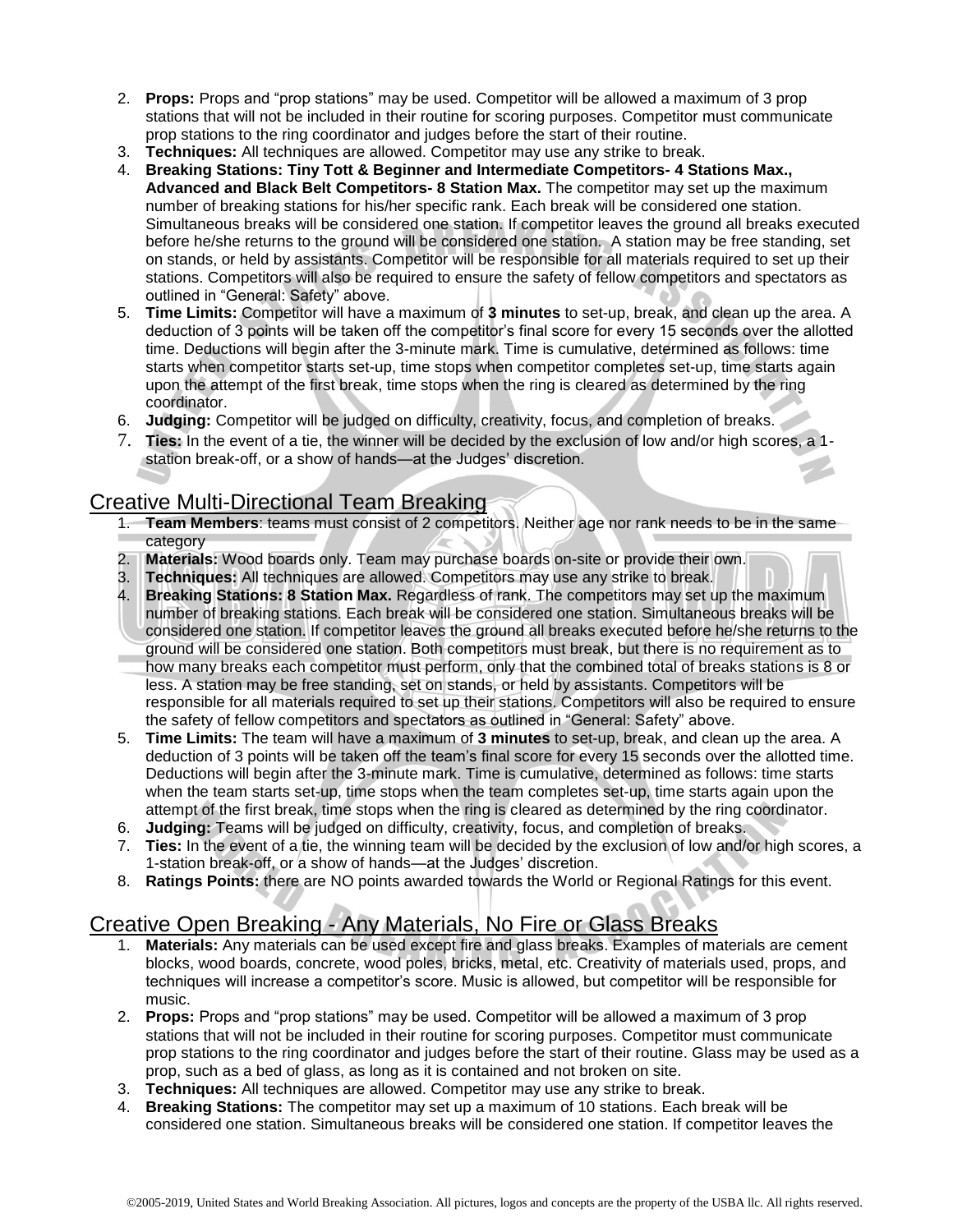ground all breaks executed before he/she returns to the ground will be considered one station. A station may be free standing, set on stands, or held by assistants. Competitor will be responsible for all materials required to set up their stations. Competitors will also be required to ensure the safety of fellow competitors and spectators as outlined in "General: Safety" above.

- 5. **Time Limits:** Competitor will have a maximum of **6 minutes** to set-up, break, and clean up the area. A deduction of 3 points will be taken off the competitor's final score for every 15 seconds over the allotted time. Deductions will begin after the 6-minute mark. Time is cumulative, determined as follows: time starts when competitor starts set-up, time stops when competitor completes set-up, time starts again upon the attempt of the first break, time stops upon the completion of the last break, time starts when clean-up begins, time stops when the ring is cleared as determined by the ring coordinator.
- 6. **Judging:** Competitor will be judged on difficulty, creativity, focus, and completion of breaks.
- 7. **Ties:** In the event of a tie, the winner will be decided by the exclusion of low and/or high scores, a 1 station break-off, or a show of hands—at the Judges' discretion. OR. A

# Extreme Kicks & Tricks Wood Breaking

- 1. **Materials:** 
	- Wood boards only.
		- Competitor will be provided with up to 6 Boards (1/2"x10"x12").
- 2. **Props:** Props may be used. (ie. Apparatus to hold boards, or obstacles to create difficulty)
- 3. **General Concept**: This division was created to showcase techniques and acrobatic talent as displayed in "Extreme Forms" and "Tricking", with the added requirement of breaking a board. Competitors should keep this in mind when preparing for this event.
- 4. **Techniques:** 
	- All techniques should be variations of Spinning, Jumping, Flying or Flipping Kicks. Techniques that combine multiple aspects of these variations will be awarded a higher point value
	- All boards must be broken with the foot.



- Traditional depictions of Kicks as well as acrobatic moves which allow the foot momentum to break a board.
- Each competitor may attempt up to 3 breaks or series of breaks (stations), not to exceed the overall 6 board maximum. An order of competition will be established and followed throughout the competition. For example, if there are 3 competitors competitor A will set up and execute their first break, followed by competitor B, followed by competitor C. This process will continue until a competitor has exhausted all of his/her 6 boards or until the completion of 3 stations per competitor, whichever comes first.
- All Strikes must be single boards (no "stacks").
- Simultaneous strikes (striking board at one moment in time) will be considered one break/station.
- Airborne is defined as the period of time when the competitor's first foot leaves the floor or prop, until the moment the last foot returns to the floor or prop.
- A station may be free standing, set on stands, or held by assistants.
- Competitor will be responsible for all materials required to set up their stations.
- Competitors will also be required to ensure the safety of fellow competitors and spectators as outlined in "General: Safety" above.
- 6. **Time Limits:** The competitor will have 1 Minute to set-up, break, and clean up the area for EACH STATION. Timing is continuous and specific to each station- time starts when competitor begins set-up and time stops when the ring is cleared as determined by the ring coordinator. The time will then reset for the next competitor. A deduction of .5 point will be assessed for every 15 seconds over the 1 minute time limit per station, starting at 1 minute 1 second. This is different than with the other events so please take notice.
- 7. **Competition Process:** Once the competition order is established and the competition begins the first competitor will setup their first station, immediately execute the break and clear the area, all while time is running. Time will be reset and the second competitor will be called up, setup their first station, immediately execute the break and clear the area. Once all competitors have completed their first station, the first competitor will set up his/her second station in the same manner. This will be followed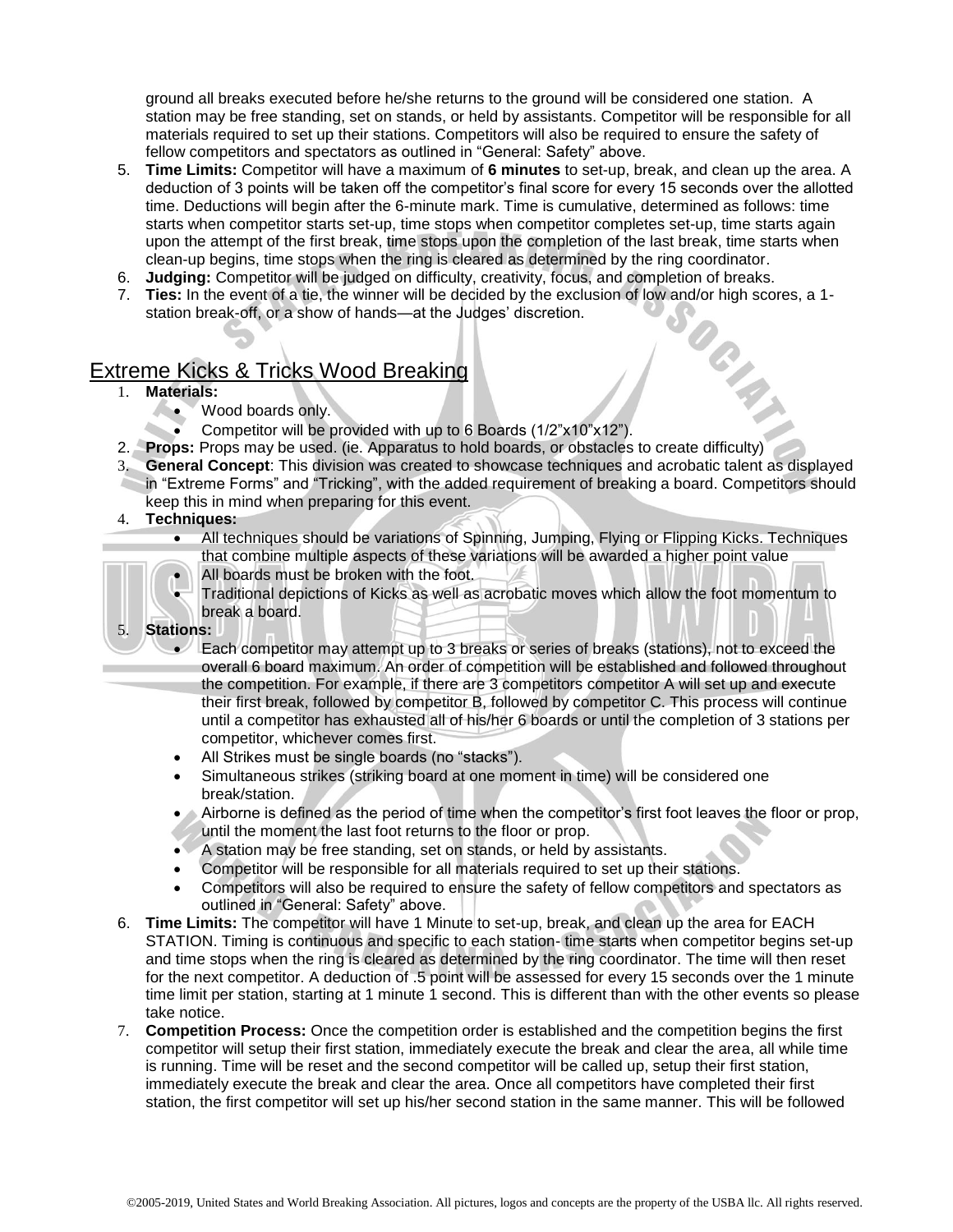by the second competitor and so on. This process will continue until all competitors have exhausted their 6 board allotment or each competitor has completed 3 stations, whichever comes first.

- a. **Each competitor will have a maximum of 2 attempts per station.** If the board/boards are not broken after the  $2<sup>nd</sup>$  attempt the station will be considered unsuccessful and no points will be earned for that station.
- 8. **Judging:** Competitor will be judged on technical difficulty, creativity, and completion of breaks as outlined on the Extreme Kicks Chart for technical values.
	- a. If a competitor fails to break **ALL** boards attempted during a station, then that break will be considered unsuccessful and no points will be awarded for that station.
	- b. A competitor is allowed 2 attempts per station as outlined above. A break will be deemed successful and awarded points provided all boards attempted are broken within the 2 attempts.
	- c. Each station will earn the competitor 1-10 points from the Extreme Kicks Chart. The competitor with the highest total point value at the end of the competition will win.
	- d. If a competitor executes a break that is not listed on the Extreme Kicks Chart a point value will be awarded at the judge's discretion based on consideration of the other breaks listed on the Extreme Kicks Chart and the similarity of the break in question. If a competitor executes a break not listed and is determined to be below the skill level of the minimum breaks listed, that break will be considered unsuccessful and no points will be awarded.
- 9. **Ties:** In the event of a tie, the winner will be decided by the exclusion of low and/or high scores, a 1 station break-off, or a show of hands—at the Judges' discretion.
- 10. **Points:** there will be NO points awards towards the annual ratings for this event.

# Power Concrete Breaking

### Hand

- 1. **Materials and Spacers:** Blocks must be purchased on site from Supply Committee. Carpenter pencil spacers will be provided.
- 2. **Techniques:** Hand technique only (Palm, punch, chop, etc.). Technique must be a downward strike.
- 3. **Weight divisions:** See "General: Divisions" above.
- 4. **Stations:** One station will be used. Blocks will be set on a block base. Competitors may set up as many blocks as they wish. Competitors will be required to ensure the safety of fellow competitors and spectators as outlined in "General: Safety" above.
- 5. **One Strike Only!** Competitor has one attempt to break the blocks.
- 6. **Time Limits:** Competitor will have a maximum of **6 minutes** to set up. Time starts when the competitor signals he/she is ready, time stops when the competitor signals to the ring coordinator that his/her setup is complete. Additional time will be counted if a set-up is to be significantly altered as determined by the ring coordinator. A deduction of ½ block will be taken off the competitor's total break for every 15 seconds over the allotted time. Deductions will begin after the 6-minute mark.
- 7. **Judging:** Judges will count the number of blocks broken to determine the winner. The competitor who breaks the most (or, in the event of a tie, has the highest percentage broken) is the winner.
- 8. **Ties:** In the event of a tie, the winner will be decided by the highest percentage broken. Example: Competitor "A" breaks 10 out of 10; competitor "B" breaks 10 out of 12. Competitor "A" broke at 100%; competitor "B" broke at 83%. Competitor "A" is the winner. If more than one competitor has the same percentage broken after their initial break, there will be a break off to determine the winner. If there is a tie created by more than one competitor breaking 100% of their stack (example: 2 competitors break 10 out of 10), the competitor that broke the amount first is the winner

### Elbow

- 1. **Materials and Spacers:** Blocks must be purchased on site from Supply Committee. Carpenter pencil spacers will be provided.
- 2. **Techniques:** Elbow technique only (drop elbow, overhand elbow, etc.). Technique must be a downward strike.
- 3. **Weight divisions:** See "General: Divisions" above.
- 4. **Stations:** One station will be used. Blocks will be set on a block base. Competitors may set up as many blocks as they wish. Competitors will be required to ensure the safety of fellow competitors and spectators as outlined in "General: Safety" above.
- 5. **One Strike Only!** Competitor has one attempt to break the blocks.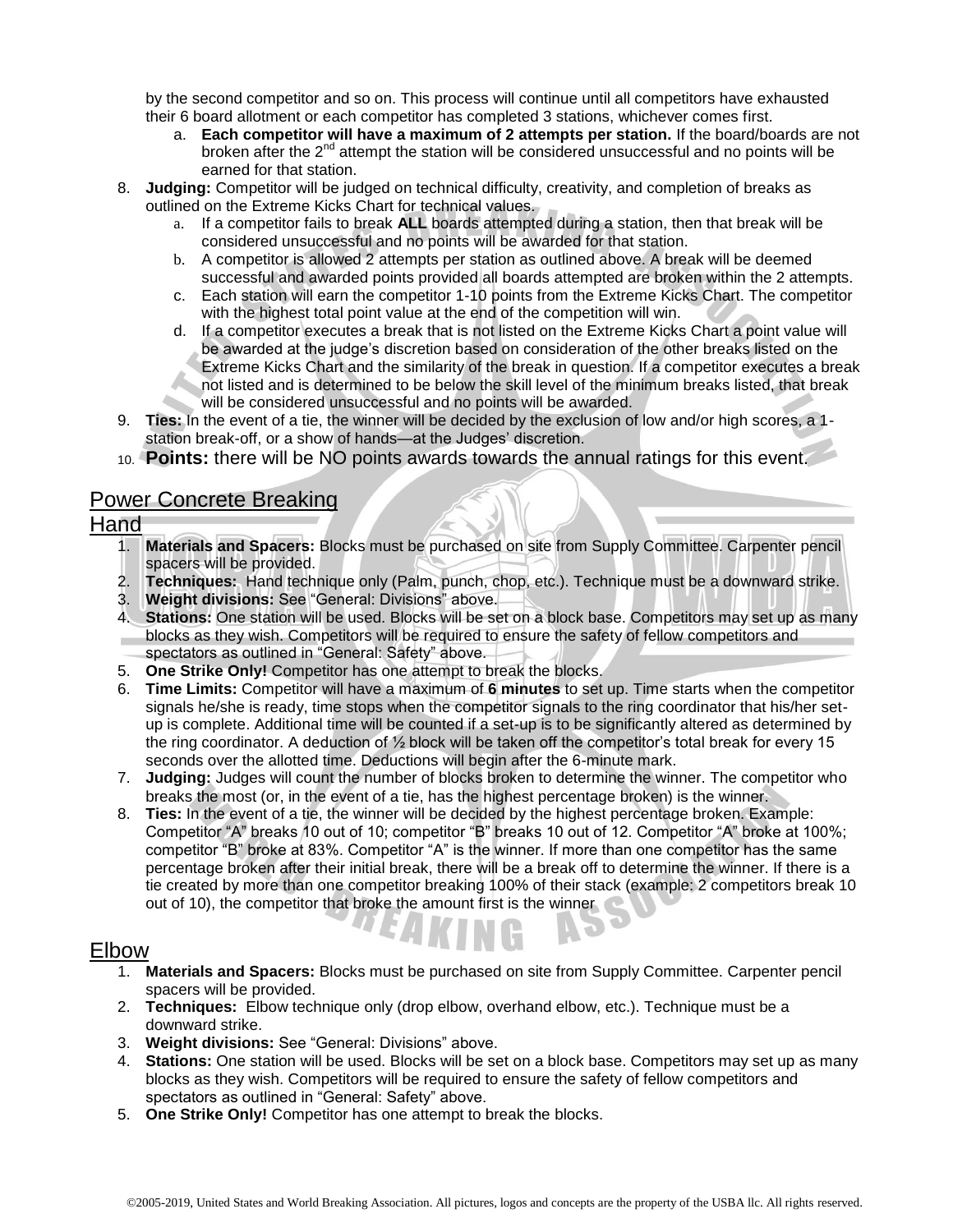- 6. **Time Limits:** Competitor will have a maximum of **6 minutes** to set up. Time starts when the competitor signals he/she is ready, time stops when the competitor signals to the ring coordinator that his/her setup is complete. Additional time will be counted if a set-up is to be significantly altered as determined by the ring coordinator. A deduction of ½ block will be taken off the competitor's total break for every 15 seconds over the allotted time. Deductions will begin after the 6-minute mark.
- 7. **Judging:** Judges will count the number of blocks broken to determine the winner. The competitor who breaks the most (or, in the event of a tie, has the highest percentage broken) is the winner.
- 8. **Ties:** In the event of a tie, the winner will be decided by the highest percentage broken. Example: Competitor "A" breaks 10 out of 10; competitor "B" breaks 10 out of 12. Competitor "A" broke at 100%; competitor "B" broke at 83%. Competitor "A" is the winner. If more than one competitor has the same percentage broken after their initial break, there will be a break off to determine the winner. If there is a tie created by more than one competitor breaking 100% of their stack (example: 2 competitors break 10 out of 10), the competitor that broke the amount first is the winner.

# Foot

- 1. **Materials and Spacers:** Blocks must be purchased on site from Supply Committee. Carpenter pencil spacers will be provided.
- 2. **Techniques:** Foot technique only (Stomp, Axe kick, etc.). Technique must be a downward strike.
- 3. **Weight divisions:** See "General: Divisions" above.
- 4. **Stations:** One station will be used. Blocks will be set on a block base. Competitors may set up as many blocks as they wish. Competitors will be required to ensure the safety of fellow competitors and spectators as outlined in "General: Safety" above.
- 5. **One Strike Only!** Competitor has one attempt to break the blocks.
- 6. **Time Limits:** Competitor will have a maximum of **6 minutes** to set up. Time starts when the competitor signals he/she is ready, time stops when the competitor signals to the ring coordinator that his/her setup is complete. Additional time will be counted if a set-up is to be significantly altered as determined by the ring coordinator. A deduction of ½ block will be taken off the competitor's total break for every 15 seconds over the allotted time. Deductions will begin after the 6-minute mark.
- 7. **Judging:** Judges will count the number of blocks broken to determine the winner. The competitor who breaks the most (or, in the event of a tie, has the highest percentage broken) is the winner.
- 8. **Ties:** In the event of a tie, the winner will be decided by the highest percentage broken. Example: Competitor "A" breaks 10 out of 10; competitor "B" breaks 10 out of 12. Competitor "A" broke at 100%; competitor "B" broke at 83%. Competitor "A" is the winner. If more than one competitor has the same percentage broken after their initial break, there will be a break off to determine the winner. If there is a tie created by more than one competitor breaking 100% of their stack (example: 2 competitors break 10 out of 10), the competitor that broke the amount first is the winner.

## Horizontal Foot

- 1. **Materials and Spacers:** Blocks must be purchased on site from Supply Committee. Special spacers specific for this event will be provided.
- 2. **Techniques:** Any horizontal kick technique. Competitor may skip or jump. NO RUNNING!
- 3. **Weight divisions:** See "General: Divisions" above.
- 4. **Stations:** One station will be used. Blocks will be set on a block base to be broken in a horizontal direction. Specially designed spacers specific to this event will be provided for the top & bottoms of the blocks. Competitors may set up as many blocks as they wish. Competitors will be required to ensure the safety of fellow competitors and spectators as outlined in "General: Safety" above.
- 5. **One Strike Only!** Competitor has one attempt to break the blocks.
- 6. **Time Limits:** Competitor will have a maximum of **6 minutes** to set up. Time starts when the competitor signals he/she is ready, time stops when the competitor signals to the ring coordinator that his/her setup is complete. Additional time will be counted if a set-up is to be significantly altered as determined by the ring coordinator. A deduction of ½ block will be taken off the competitor's total break for every 15 seconds over the allotted time. Deductions will begin after the 6-minute mark.
- 7. **Judging:** Judges will count the number of blocks broken to determine the winner. The competitor who breaks the most (or, in the event of a tie, has the highest percentage broken) is the winner.
- 8. **Ties:** In the event of a tie, the winner will be decided by the highest percentage broken. Example: Competitor "A" breaks 10 out of 10; competitor "B" breaks 10 out of 12. Competitor "A" broke at 100%; competitor "B" broke at 83%. Competitor "A" is the winner. If more than one competitor has the same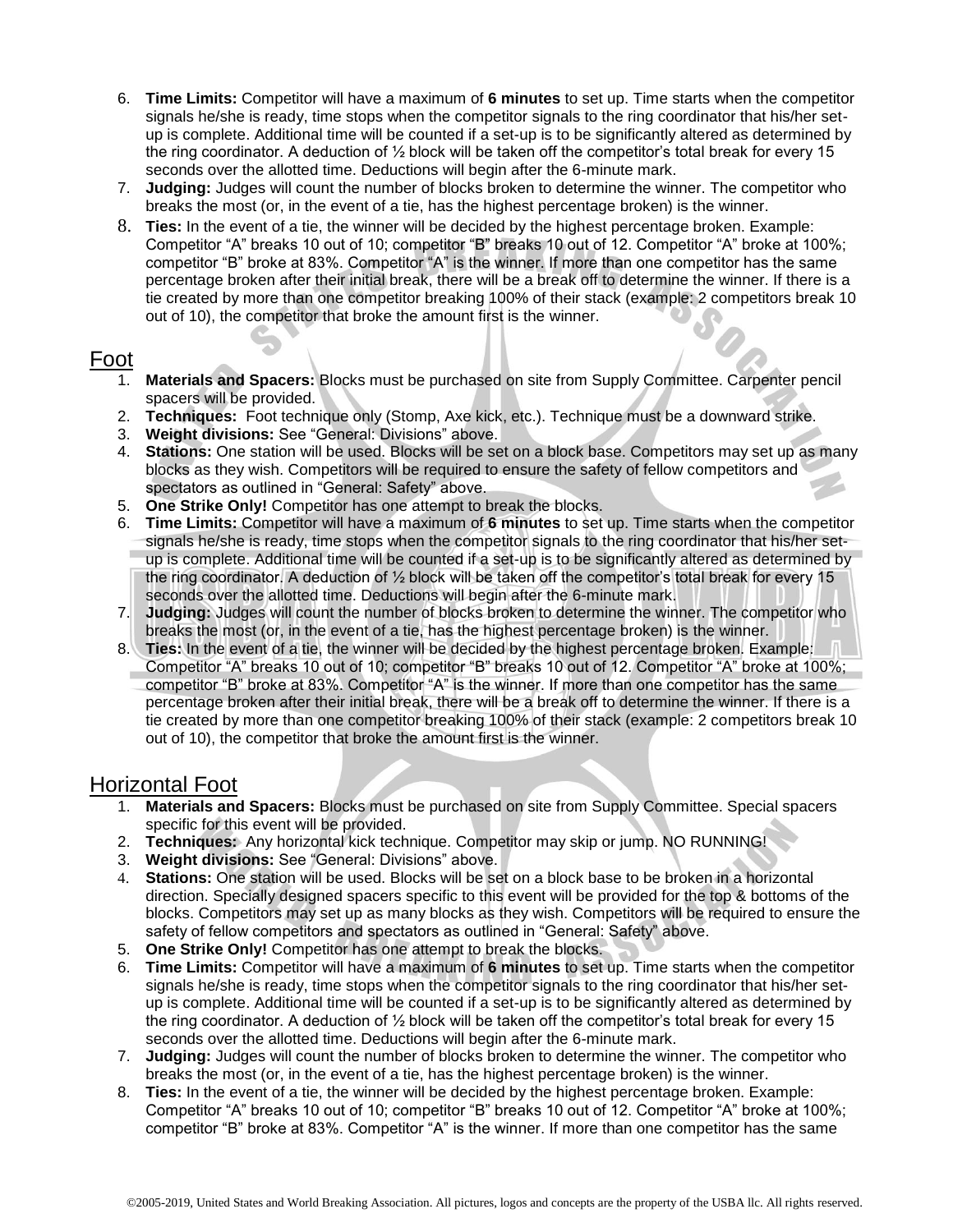percentage broken after their initial break, there will be a break off to determine the winner. If there is a tie created by more than one competitor breaking 100% of their stack (example: 2 competitors break 10 out of 10), the competitor that broke the amount first is the winner.

# Speed Board Breaking – Competitor and 2 assistants, 3-person team

- 1. **Materials**: Boards must be purchased on site from Supply Committee. No spacers are allowed.
- 2. **3-Person Team**: Each competitor will be allowed 2 assistants for a total of 3 people. The competitor may utilize the assistants to hold or replenish stands, but only the competitor will be allowed to break.
- 3. **Techniques**: All techniques are allowed. Competitor may use any hand or foot strike to break.
- 4. **Stations**: 5-station maximum, each station may have more than one board. A station can be a holder or stands set up on the ground. **If stands are set on ground, they can be no longer then one standard stand deep (standard stands are 8 X 8 X 16". The depth can be no more than 16" from the side where the competitor will be standing to the back of the station).** The competitor may utilize each station as many times as needed, as long as he/she stays within the time limits. The assistants can be used to replenish stations. Competitors will be required to ensure the safety of fellow competitors and spectators as outlined in "General: Safety" above.
- 5. **All boards must be broken on their station**. If a board falls off of a station or out of a holders hands the board must be set back up on the station or back in the holders hands before being broken. If the board is broken in any other position it will not count toward the final count.
- 6. **Pre-Break Count and Inspection**: The competitor must provide the number of boards that he/she is attempting to break, within the breaking time limit, to the judges before they start their break. All material must be in the competitor's ring available for inspection before the start of the break. The number of boards attempted compared to the number broken will be used to determine the winner in the event of a tie (see "Ties" below).
- 7. **Time Limits**: Competitor will have a maximum of **3 minutes** to set up. A deduction of 1 board will be taken off the competitor's total break for every 15 seconds over the allotted time. Deductions will begin after the **3-minute mark**.
- 8. **Breaking Time Limit**: The competitor will have 10 seconds to break as many boards as possible. Time starts when the competitor begins his first break. The 10-second breaking time is part of the overall 3 minute time limit.
- 9. **Judging**: Judges will count boards broken to determine the winner.
- 10. **Ties**: In the event of a tie, the winner will be decided by the highest percentage broken. Example: Competitor "A" breaks 15 out of 15; competitor "B" breaks 15 out of 17. Competitor "A" broke at 100%; competitor "B" broke at 88%. Competitor "A" is the winner. If more than one competitor has the same percentage broken after their initial break, there will be a break off to determine the winner. If there is a tie created by more than one competitor breaking 100% of their boards (example: 2 competitors break 20 out of 20), the competitor that broke the amount first is the winner.

# Creative Speed Board Breaking – Competitor and 2 assistants, 3-person team

- 1. **Materials**: Boards must be purchased on site from Supply Committee. No spacers are allowed.
- 2. **3-Person Team**: Each competitor will be allowed 2 assistants for a total of 3 people. The competitor may utilize the assistants to hold or replenish stands, but only the competitor will be allowed to break.
- 3. **Techniques**: All techniques are allowed. Competitor may use any hand or foot strike to break.
- 4. **Stations**: 5-station maximum, each station may have more than one board. A station can be a holder or other apparatus. **Any apparatus or set-up may be used in the Creative Speed Board Breaking Division, as long as the 5-station maximum is adhered to.** The competitor may utilize each station as many times as needed, as long as he/she stays within the time limits. The assistants can be used to replenish stations. Competitors will be required to ensure the safety of fellow competitors and spectators as outlined in "General: Safety" above.
- 5. **All boards must be broken on their station**. If a board falls off of a station or out of a holders hands the board must be set back up on the station or back in the holders hands before being broken. If the board is broken in any other position it will not count toward the final count.
- 6. **Pre-Break Count and Inspection**: The competitor must provide the number of boards that he/she is attempting to break, within the breaking time limit, to the judges before they start their break. All material must be in the competitor's ring available for inspection before the start of the break. The number of boards attempted compared to the number broken will be used to determine the winner in the event of a tie (see "Ties" below).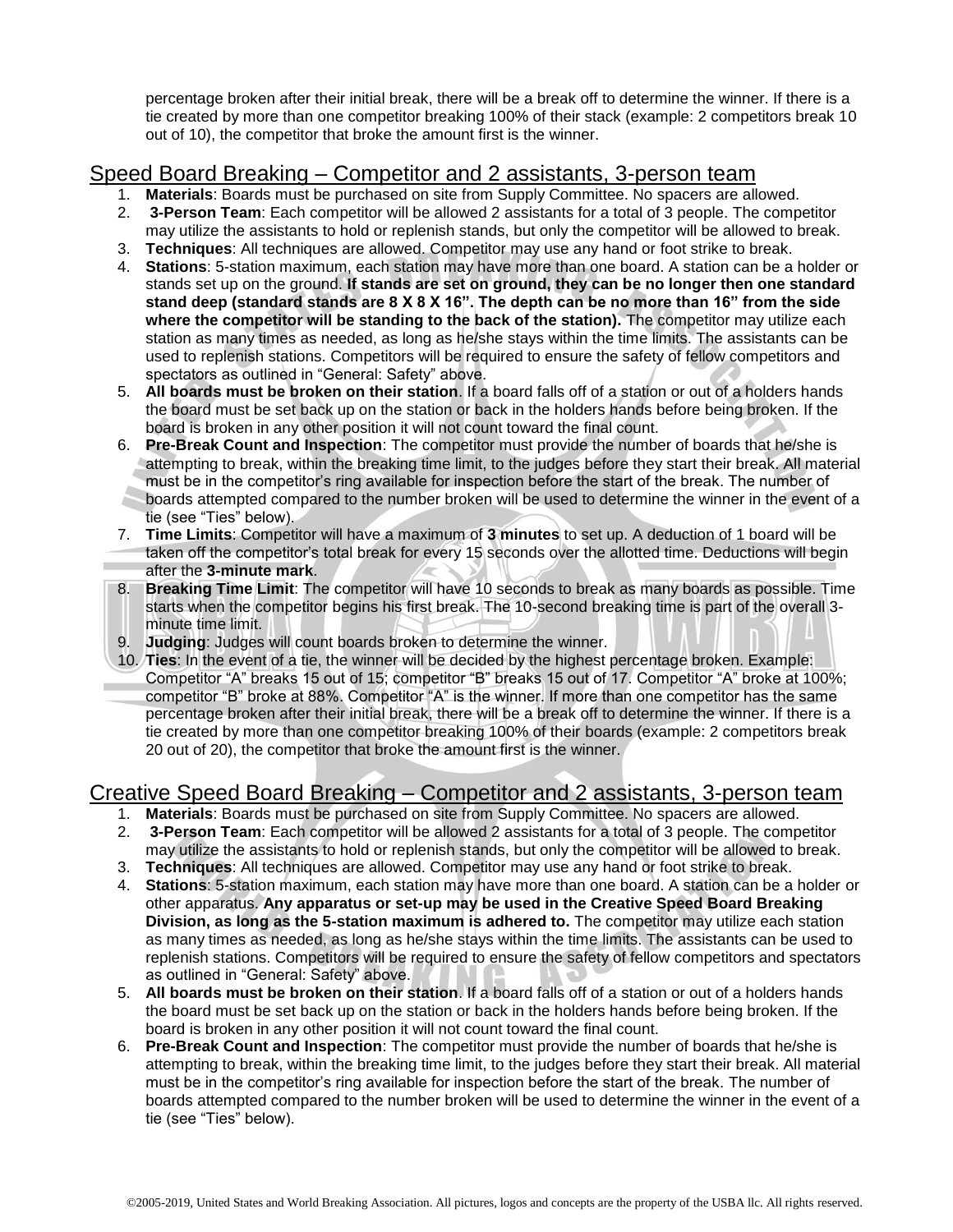- 7. **Time Limits**: Competitor will have a maximum of **3 minutes** to set up. A deduction of 1 board will be taken off the competitor's total break for every 15 seconds over the allotted time. Deductions will begin after the **3-minute mark**.
- 8. **Breaking Time Limit**: The competitor will have 10 seconds to break as many boards as possible. Time starts when the competitor begins his first break. The 10-second breaking time is part of the overall 3 minute time limit.
- 9. **Judging**: Judges will count boards broken to determine the winner.
- 10. **Ties**: In the event of a tie, the winner will be decided by the highest percentage broken. Example: Competitor "A" breaks 15 out of 15; competitor "B" breaks 15 out of 17. Competitor "A" broke at 100%; competitor "B" broke at 88%. Competitor "A" is the winner. If more than one competitor has the same percentage broken after their initial break, there will be a break off to determine the winner. If there is a tie created by more than one competitor breaking 100% of their boards (example: 2 competitors break 20 out of 20), the competitor that broke the amount first is the winner.

# High Jump Board Breaking

- 1. **Highest Jump:** The competitor with the highest jump kick that breaks a single board is the winner. Competitors will be required to ensure the safety of fellow competitors and spectators as outlined in "General: Safety" above.
- 2. **Materials:** Boards will be supplied by Supply Committee. No spacers are allowed. Each competitor will be supplied up to 3 boards
- 3. **Techniques:** Any type of jump kick may be used. The competitor will be allowed to run a short distance and then jump into the kick.
- 4. **Attempts:** The competitor will have 3 attempts to produce the highest jump while breaking the board. The best of the 3 attempts will be used. The board must be broken or the jump will not count.
- 5. **Time Limits:** Competitor will have a maximum of 1 minute for each attempt. Time starts when the competitor signals he/she is ready. A deduction of 1 inch will be taken off the competitor's best attempt for every 15 seconds over the allotted time. Deductions will begin after the 3-minute total mark.
- 6. **Judging:** Judges will measure height to determine winner. Height will be determined from the top of the competitor's head to the lowest part of the board.
- 7. **Disqualification:** If a competitor fails to break any boards in all three attempts the competitor will be disqualified and no place will be awarded.
- 8. **Ties:** In the event of a tie, the winner will be the competitor who produced the highest jump in their second best attempt. If there is still a tie, the winner will be determined by the total height produced by all 3 attempts.

## Power Board Breaking

### **Hand**

- 1. **Materials and Spacers:** Boards must be purchased on site from Supply Committee. Carpenter pencil spacers will be provided.
- 2. **Techniques:** Hand technique only (palm, knife-hand or chop, hammer fist, etc.). Technique must be a downward strike.
- 3. **Weight divisions:** See "General: Divisions" above.
- 4. **Stations:** One station will be used. Boards will be set on a block base. Competitors may set up as many boards as they wish. Competitors will be required to ensure the safety of fellow competitors and spectators as outlined in "General: Safety" above.
- 5. **One Strike Only!** Competitor has one attempt to break the boards.
- 6. **Time Limits:** Competitor will have a maximum of **5 minutes** to set up. Time starts when the competitor signals he/she is ready, time stops when the competitor signals to the ring coordinator that his/her setup is complete. Additional time will be counted if a set-up is to be significantly altered as determined by the ring coordinator. A deduction of 1 board will be taken off the competitor's total break for every 15 seconds over the allotted time. Deductions will begin after the 5-minute mark.
- 7. **Judging:** Judges will count the number of boards broken to determine the winner. The competitor who breaks the most (or, in the event of a tie, has the highest percentage broken) is the winner.
- 8. **Ties:** In the event of a tie, the winner will be decided by the highest percentage broken. Example: Competitor "A" breaks 10 out of 10; competitor "B" breaks 10 out of 12. Competitor "A" broke at 100%;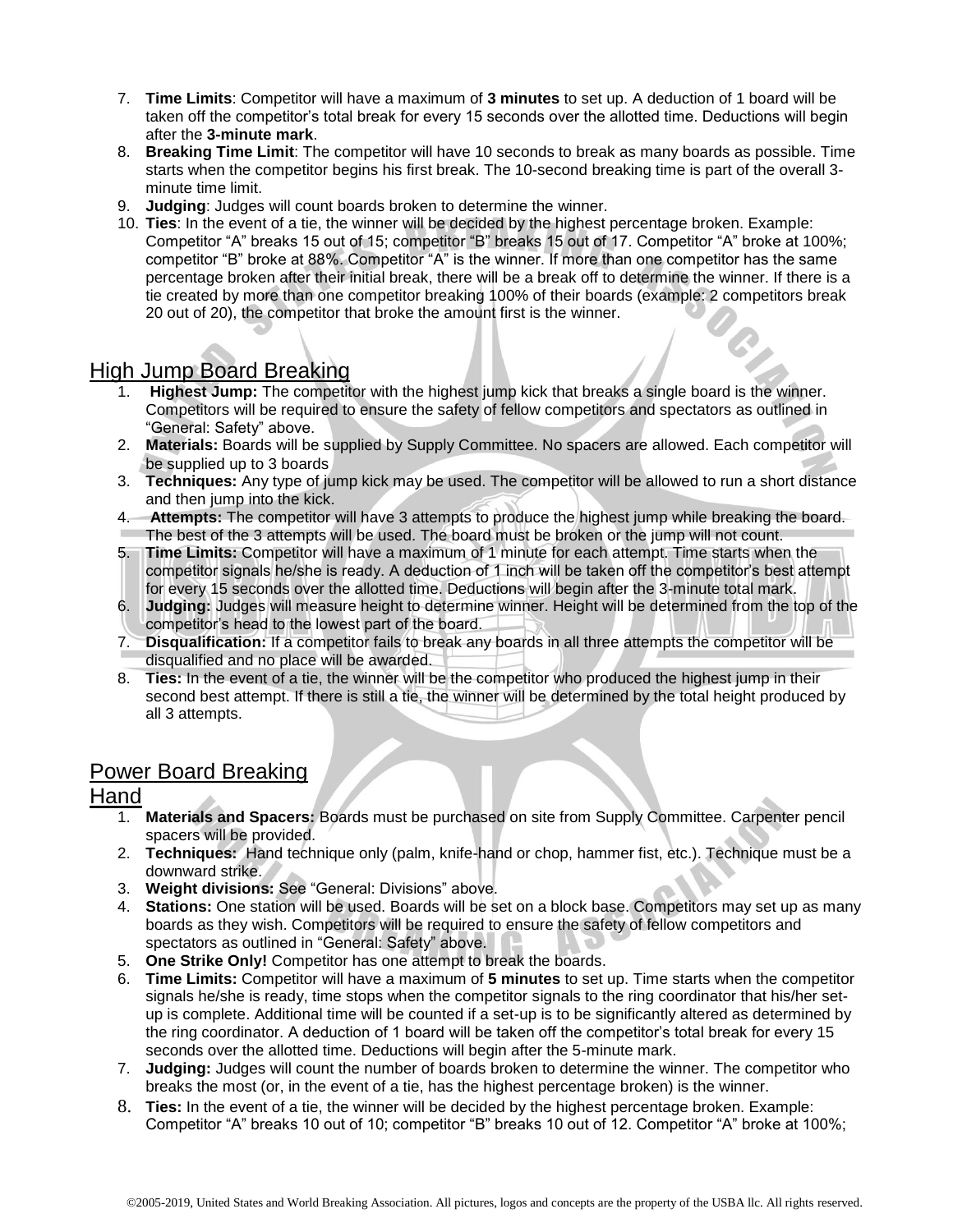competitor "B" broke at 83%. Competitor "A" is the winner. If more than one competitor has the same percentage broken after their initial break, there will be a break off to determine the winner. If there is a tie created by more than one competitor breaking 100% of their stack (example: 2 competitors break 10 out of 10), the competitor that broke the amount first is the winner.

## **Elbow**

- 1. **Materials and Spacers:** Boards must be purchased on site from Supply Committee. Carpenter pencil spacers will be provided.
- 2. **Techniques:** Elbow strike only (drop elbow, overhand elbow, etc.). Technique must be a downward strike.
- 3. **Weight divisions:** See "General: Divisions" above.
- 4. **Stations:** One station will be used. Boards will be set on a block base. Competitors may set up as many boards as they wish. Competitors will be required to ensure the safety of fellow competitors and spectators as outlined in "General: Safety" above.
- 5. **One Strike Only!** Competitor has one attempt to break the boards.
- 6. **Time Limits:** Competitor will have a maximum of **5 minutes** to set up. Time starts when the competitor signals he/she is ready, time stops when the competitor signals to the ring coordinator that his/her setup is complete. Additional time will be counted if a set-up is to be significantly altered as determined by the ring coordinator. A deduction of 1 board will be taken off the competitor's total break for every 15 seconds over the allotted time. Deductions will begin after the 5-minute mark.
- 7. **Judging:** Judges will count the number of boards broken to determine the winner. The competitor who breaks the most (or, in the event of a tie, has the highest percentage broken) is the winner.
- 8. **Ties:** In the event of a tie, the winner will be decided by the highest percentage broken. Example: Competitor "A" breaks 10 out of 10; competitor "B" breaks 10 out of 12. Competitor "A" broke at 100%; competitor "B" broke at 83%. Competitor "A" is the winner. If more than one competitor has the same percentage broken after their initial break, there will be a break off to determine the winner. If there is a tie created by more than one competitor breaking 100% of their stack (example: 2 competitors break 10 out of 10), the competitor that broke the amount first is the winner.

# Foot- Spaced

- 1. **Materials and Spacers:** Boards must be purchased on site from Supply Committee. Carpenter pencil spacers will be provided.
- 2. **Techniques:** Foot strike only (stomp, axe kick, etc.). Technique must be a downward strike.
- 3. **Weight divisions:** See "General: Divisions" above.
- 4. **Stations:** One station will be used. Boards will be set on a block base. Competitors may set up as many boards as they wish. Competitors will be required to ensure the safety of fellow competitors and spectators as outlined in "General: Safety" above.
- 5. **One Strike Only!** Competitor has one attempt to break the boards.
- 6. **Time Limits:** Competitor will have a maximum of **5 minutes** to set up. Time starts when the competitor signals he/she is ready, time stops when the competitor signals to the ring coordinator that his/her setup is complete. Additional time will be counted if a set-up is to be significantly altered as determined by the ring coordinator. A deduction of 1 board will be taken off the competitor's total break for every 15 seconds over the allotted time. Deductions will begin after the 5-minute mark.
- 7. **Judging:** Judges will count the number of boards broken to determine the winner. The competitor who breaks the most (or, in the event of a tie, has the highest percentage broken) is the winner.
- 8. **Ties:** In the event of a tie, the winner will be decided by the highest percentage broken. Example: Competitor "A" breaks 10 out of 10; competitor "B" breaks 10 out of 12. Competitor "A" broke at 100%; competitor "B" broke at 83%. Competitor "A" is the winner. If more than one competitor has the same percentage broken after their initial break, there will be a break off to determine the winner. If there is a tie created by more than one competitor breaking 100% of their stack (example: 2 competitors break 10 out of 10), the competitor that broke the amount first is the winner.

# Adult Wood Foot- With Machine - Any Foot Technique Except Stomp

- 9. **Materials and Spacers:** Boards must be purchased on site from Supply Committee. NO SPACERS!
- 10. **Techniques:** Any kick technique, except stomp. Competitor may skip or jump. NO RUNNING!
- 11. **Weight divisions:** See "General: Divisions" above.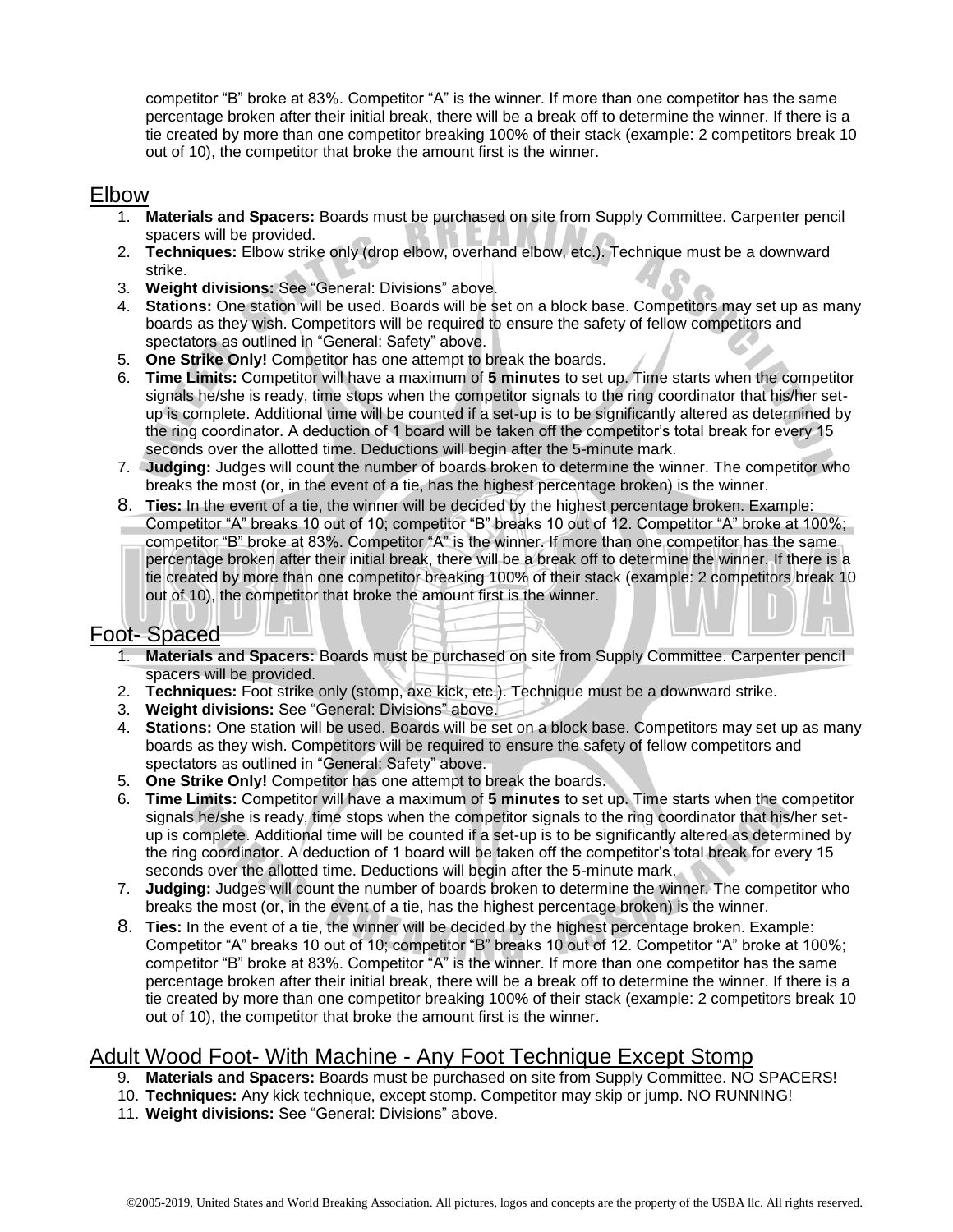- 12. **Stations:** One station will be used. Boards will be held by machine to be broken in a horizontal direction. Competitors may set up as many boards as they wish. Competitors will be required to ensure the safety of fellow competitors and spectators as outlined in "General: Safety" above.
- 13. **Attempts:** Competitor will have 2 attempts to break the most boards. The better of the 2 attempts will be used. All competitors will execute their first attempt before the start of the second round of attempts.
- 14. **Order:** All competitors will complete their first attempt. After first attempt all competitors will complete their second attempt.
- 15. **One Strike Only Per Attempt!** Competitor may execute one strike per attempt to break the boards.
- 16. **Time Limits:** Competitors will be expected to keep the division progressing in a timely fashion. Because of the apparatus used times may vary. Any competitor that fails to comply with the ring coordinator's instructions in an attempt to keep the division progressing will be subject to a penalty to be determined by the ring coordinator at the time of the infraction
- 17. **Judging:** Judges will count the number of boards broken to determine the winner. The competitor who breaks the most boards in either round is the winner. Some examples:
	- a. Competitor A breaks 8 of 8 in the first round. Competitor B breaks 8 of 8 in the second round. Competitor A wins because you cannot intentionally tie the first round. (Assuming 8 is the largest amount broken)
	- b. Competitor A breaks 8 of 10 in the first round. Competitor B also breaks 8 of 10 in the first round. This is an unintentional tie. The winner of the second round will determine the winner. (Assuming 8 is the largest amount broken) The judge should prevent a tie in the second round by disallowing competitors that are tied to put up the same amount of boards.
	- c. Competitor A breaks 8 of 10 in the first round. Competitor B breaks 8 of 8 in the second round. Competitor B wins by percentage. (Assuming 8 was the largest amount broken)
	- d. Competitor A breaks 8 of 10 in the first round and 6 of 6 in the second round. Competitor B breaks 6 of 7 in the first round and 8 of 10 in the second round. Competitor A wins by percentage, 87% compared to Competitor B at 82%.

e. Competitor A breaks 8 of 10 in the first round and 6 of 6 in the second round. Competitor B breaks 6 of 6 in the first round and 8 of 10 in the second round, creating an unintentional tie. Competitors must break a third time to determine the winner. The judge should prevent a tie in the tie breaker round by disallowing competitors to put up the same amount of boards.

18. **Ties:** In the event of a tie, the winner will be decided by the highest percentage broken. Both rounds will be considered in deciding a tie. The original order will be maintained during tie breakers. See "**Judging**" above for more detail.

# Double Hand

- 1. **Materials and Spacers:** Boards must be purchased on site from Supply Committee. Carpenter pencil spacers will be provided.
- 2. **Techniques:** Hand technique only (palm, knife-hand or chop, hammer fist, etc.). Technique must be a downward strike. Both hands must perform the same technique, and both strikes must occur simultaneous, utilizing both the right and left hands at the same time.
- 3. **Weight divisions:** See "General: Divisions" above.
- 4. **Stations:** One station will be used. Two stacks of boards will be set on two sets of block bases. Competitors may set up as many boards as they wish; the number of boards on each side/stack does not need to be the same. Boards/Bases may be set parallel, thus on both sides of the competitor, side by side, thus in front of the competitor or at a angle creating a "V" or "A" shape. Competitors will be required to ensure the safety of fellow competitors and spectators as outlined in "General: Safety" above.
- 5. **One Strike Only!** Competitor has one attempt to break the boards.
- 6. **Time Limits:** Competitor will have a maximum of **5 minutes** to set up. Time starts when the competitor signals he/she is ready, time stops when the competitor signals to the ring coordinator that his/her setup is complete. Additional time will be counted if a set-up is to be significantly altered as determined by the ring coordinator. A deduction of 1 board will be taken off the competitor's total break for every 15 seconds over the allotted time. Deductions will begin after the 5-minute mark.
- 7. **Judging:** Judges will count the total number of boards broken from both stacks to determine the winner. The competitor who breaks the most (or, in the event of a tie, has the highest percentage broken) is the winner.
- 8. **Ties:** In the event of a tie, the winner will be decided by the highest percentage broken. Example: Competitor "A" breaks 10 out of 10; competitor "B" breaks 10 out of 12. Competitor "A" broke at 100%;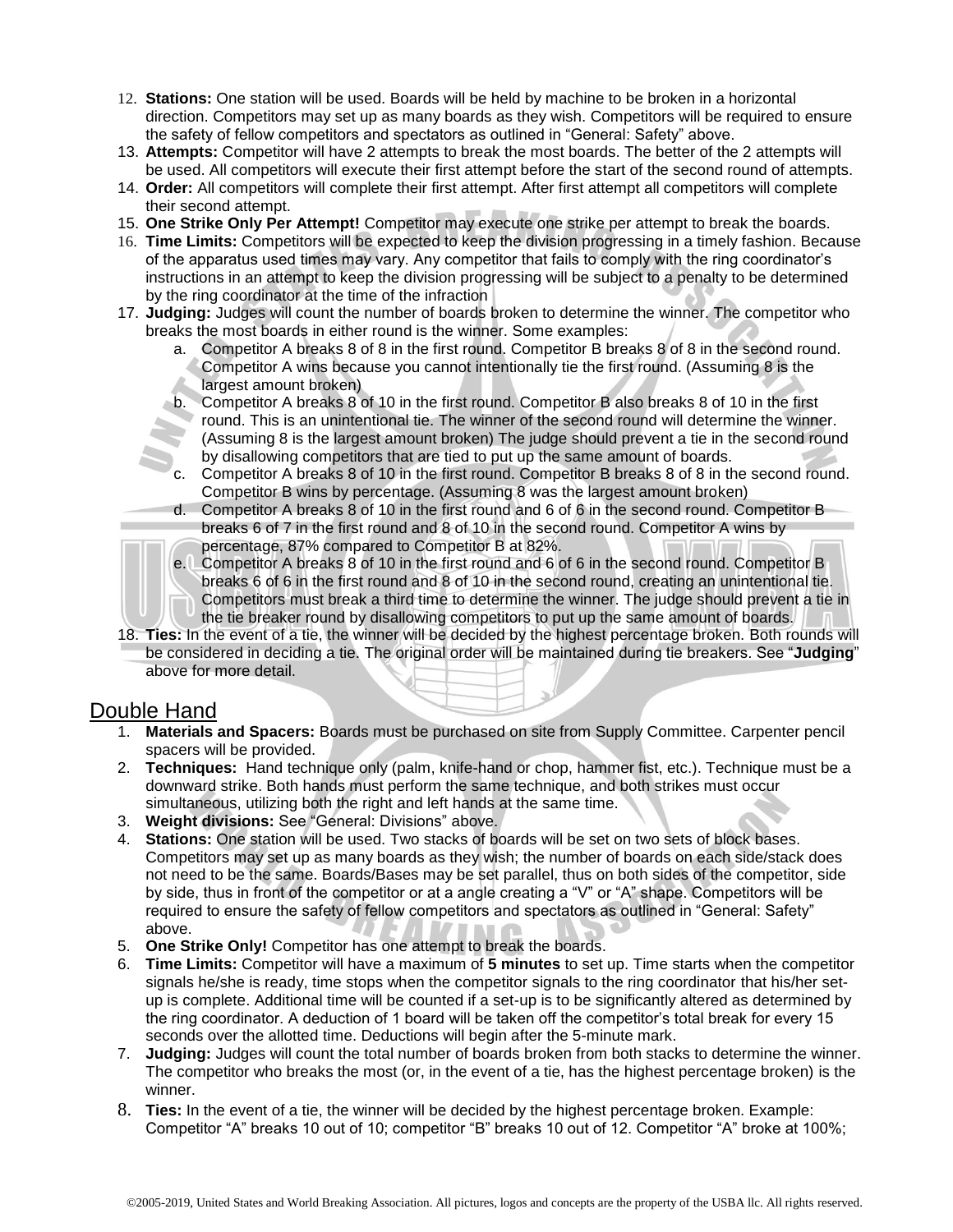competitor "B" broke at 83%. Competitor "A" is the winner. If more than one competitor has the same percentage broken after their initial break, there will be a break off to determine the winner. If there is a tie created by more than one competitor breaking 100% of their stack (example: 2 competitors break 10 out of 10), the competitor that broke the amount first is the winner.

## Double Elbow

- 1. **Materials and Spacers:** Boards must be purchased on site from Supply Committee. Carpenter pencil spacers will be provided.
- 2. **Techniques:** Elbow technique only (drop elbow, overhand elbow, etc.). Technique must be a downward strike. Both hands must perform the same technique, and both strikes must occur simultaneous, utilizing both the right and left hands at the same time.
- 3. **Weight divisions:** See "General: Divisions" above.
- 4. **Stations:** One station will be used. Two stacks of boards will be set on two sets of block bases. Competitors may set up as many boards as they wish; the number of boards on each side/stack does not need to be the same. Boards/Bases may be set parallel, thus on both sides of the competitor, side by side, thus in front of the competitor or at an angle creating a "V" or "A" shape. Competitors will be required to ensure the safety of fellow competitors and spectators as outlined in "General: Safety" above.
- 5. **One Strike Only!** Competitor has one attempt to break the boards.
- 6. **Time Limits:** Competitor will have a maximum of **5 minutes** to set up. Time starts when the competitor signals he/she is ready, time stops when the competitor signals to the ring coordinator that his/her setup is complete. Additional time will be counted if a set-up is to be significantly altered as determined by the ring coordinator. A deduction of 1 board will be taken off the competitor's total break for every 15 seconds over the allotted time. Deductions will begin after the 5-minute mark.
- 7. **Judging:** Judges will count the total number of boards broken from both stacks to determine the winner. The competitor who breaks the most (or, in the event of a tie, has the highest percentage broken) is the winner.
- 8. **Ties:** In the event of a tie, the winner will be decided by the highest percentage broken. Example: Competitor "A" breaks 10 out of 10; competitor "B" breaks 10 out of 12. Competitor "A" broke at 100%; competitor "B" broke at 83%. Competitor "A" is the winner. If more than one competitor has the same percentage broken after their initial break, there will be a break off to determine the winner. If there is a tie created by more than one competitor breaking 100% of their stack (example: 2 competitors break 10 out of 10), the competitor that broke the amount first is the winner.

# Non-Spaced Power Board Breaking- Hand and Foot- 18yrs +, Black Belts Only Hands

- 1. **Materials and Spacers:** Boards must be purchased on site from Supply Committee. No spacers allowed.
- 2. **Techniques:** Hand technique only (palm, knife-hand or chop, hammer fist, etc.). Technique must be a downward strike.
- 3. **Weight divisions:** See "General: Divisions" above.
- 4. **Stations:** One station will be used. Boards will be set on a block base. Competitors may set up as many boards as they wish. Competitors will be required to ensure the safety of fellow competitors and spectators as outlined in "General: Safety" above.
- 5. **One Strike Only!** Competitor has one attempt to break the boards.
- 6. **Time Limits:** Competitor will have a maximum of **5 minutes** to set up. Time starts when the competitor signals he/she is ready, time stops when the competitor signals to the ring coordinator that his/her setup is complete. Additional time will be counted if a set-up is to be significantly altered as determined by the ring coordinator. A deduction of 1 board will be taken off the competitor's total break for every 15 seconds over the allotted time. Deductions will begin after the 5-minute mark.
- 7. **Judging:** Judges will count the number of boards broken to determine the winner. The competitor who breaks the most (or, in the event of a tie, has the highest percentage broken) is the winner.
- 8. **Ties:** In the event of a tie, the winner will be decided by the highest percentage broken. Example: Competitor "A" breaks 10 out of 10; competitor "B" breaks 10 out of 12. Competitor "A" broke at 100%; competitor "B" broke at 83%. Competitor "A" is the winner. If more than one competitor has the same percentage broken after their initial break, there will be a break off to determine the winner. If there is a